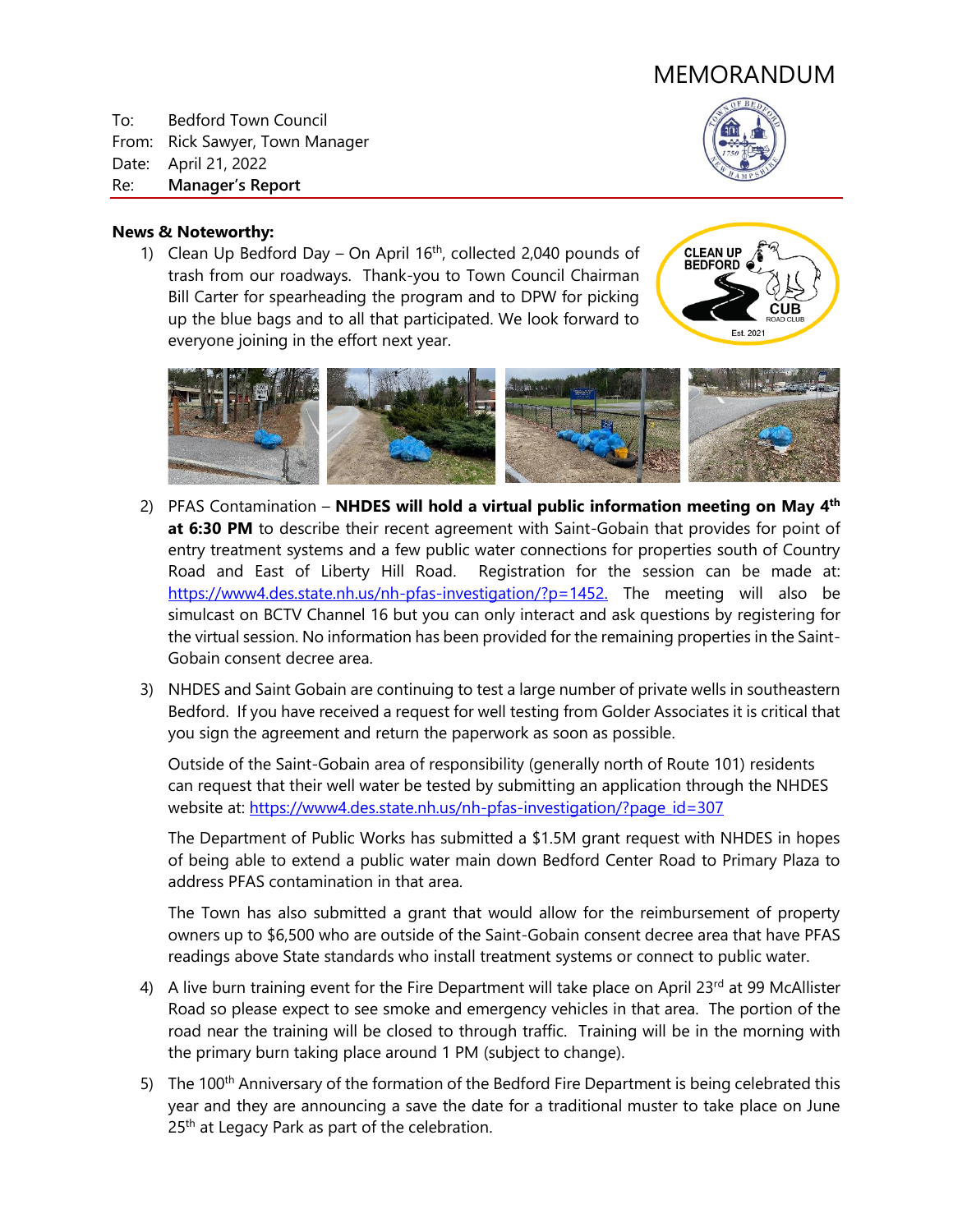- 6) Starting on April  $25<sup>th</sup>$  during school vacation week the traffic patterns at the High School are scheduled to change. Advance notification signage is up and all work necessary for the change is scheduled to be completed for the students return to school on May  $2^{nd}$ . There may be limited access to the school and delays during the work.
- 7) Dogs Licenses must be obtained from the Town Clerk by April  $30<sup>th</sup>$  each year.
- 8) The Cinco de Miles 5K road race will take place on Sunday, May  $1<sup>st</sup>$  at 9:15 AM starting at the High School and ending at the Little League Complex. Traffic on Nashua Road, County Road, Liberty Hill Road, Meetinghouse Road, Mayflower Drive, Edinburgh Drive, and Gault Road will be impacted and motorists are encourage to seek alternate routes during the race.
- 9) The Bedford PTG Color Blast Fun Run will take place on Sunday, May 22<sup>nd</sup> at 9:30 AM at the High School.
- 10) Registration for Camp Witzel summer camp and other summer camp programs are now open and information is available through the Recreation page



of the Town Website<https://bedfordnh.myrec.com/info/activities/default.aspx?type=activities>

## **Project Updates:**

- 1) Security System Upgrades The project remains ongoing and is nearing completion. The Library is fully operational. The only hold up in completing the project is computer switching components that are backordered. Staff training will be completed as the buildings are ready to swap over to the new systems.
- 2) Fire Department Vehicles The long awaited new ladder truck remains on schedule for delivery in June. The Squad is scheduled to arrive in October. Unfortunately our ambulance delivery has been pushed back until spring of 2023. We continue to have numerous maintenance problems with the ladder truck and Engine 4.
- 3) Audit The financial audit for 2021 continued last week with the four days of in office review April 11-14 and staff will follow up with any requested materials over the next few weeks in anticipation of a completed audit in mid-May.
- 4) Personnel We have been able to hire two truck drivers leaving 2 openings and 1 other is on extended light duty in the Highway Department. I am happy to announce that Firefighter Corey Fecteau has been promoted to Lieutenant. The Police and Fire Departments are fully staffed except for the positions approved at town meeting and two firefighters who are out on extended leave. The BCTV Broadcast Production Coordinator position has been filled with the person starting June 1<sup>st</sup>. The Deputy Town Clerk position is vacant which can only be filled by Bedford residents. Those interested should contact the Town Clerk for more information. Applications are being accepted for Payroll Accounting Clerk, Truck Drivers, Police Officer, firefighter, and part time Library Clerk, Transfer Station Attendant, Summer Camp Counselor, and Library Page positions.
- 5) Collective Bargaining Agreements Initial meetings are scheduled with the Fire and DPW unions for next week.